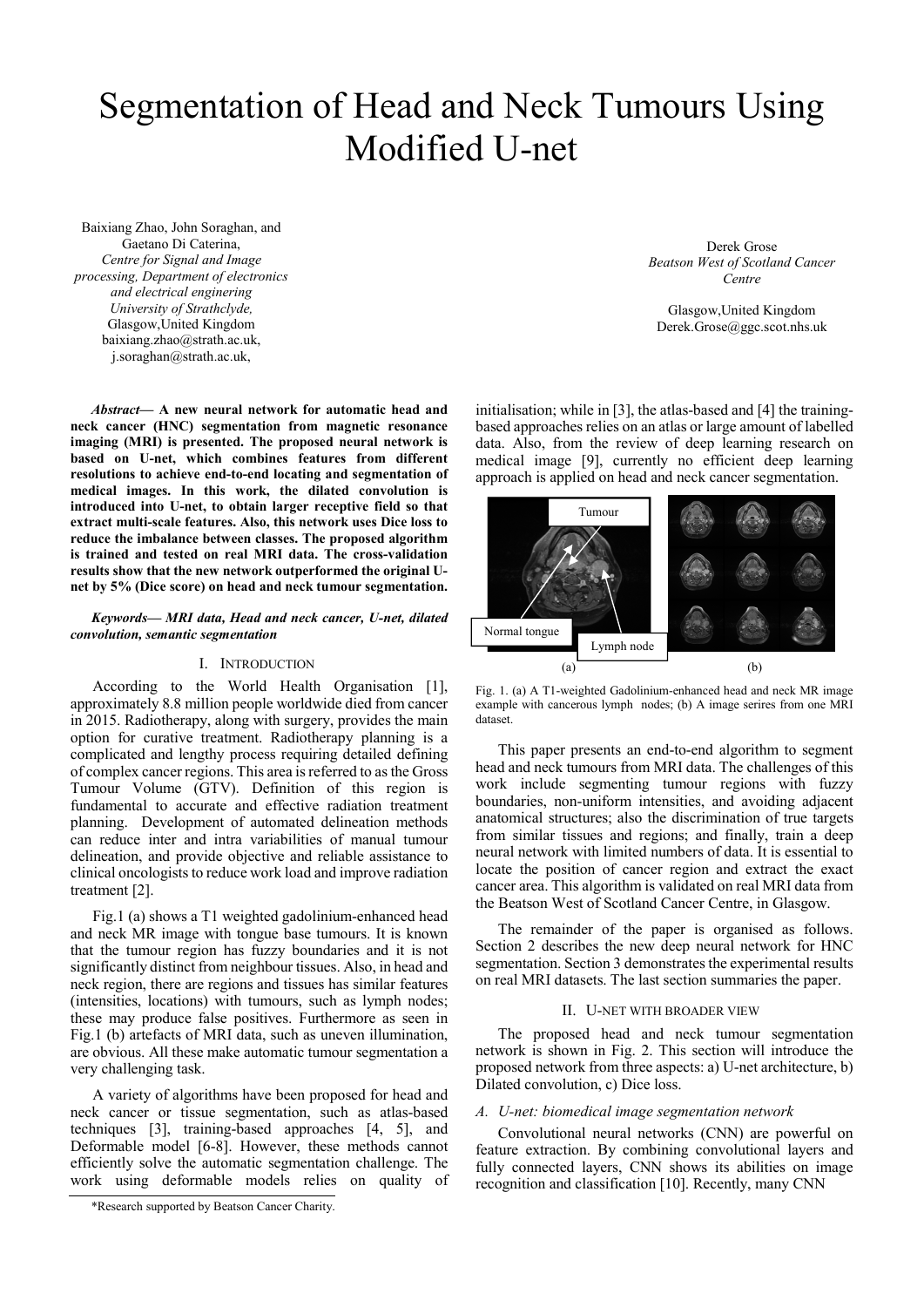

Fig. 2. The architecture of proposed neural network. Each box represents a multi-channel feature map, and the white and blue box are used together to show the merge (concatenation) of feature maps. The number of channels is denoted on top of the box. The vertical text 'mxn' means the xy size of feature map. The arrows represent the different operations.

based networks gave the state-of-the-art performances on image classifications [11, 12]. Different from image classifications, the semantic segmentation tasks require detection of target locations and classification of every single pixel in images. In [13], a 'fully convolutional' networks (FCN) was built for end-to-end, pixels-to-pixels semantic segmentation. The FCN used skip connections between contracting (down-sampling) and expansive (up-sampling) paths, so that combined semantic information from deep, coarse layers with appearance information from shallow, fine layers to improve the segmentation performance [13]. The Unet [14] utilised structure of FCN, while the deep and shallow features are combined using concatenation instead of addition. U-net has been widely used in medical image segmentation, such as [15,16].

This work proposes a neural work architecture similar with U-net. As shown in Fig. 2, there are two major paths in the proposed architecture.: one is the contracting path at the top row from left to right, another one is the expansive path at the bottom row from right to left. In the contracting path, the xy sizes of feature maps are decreasing and the channels (z size) of feature maps are increasing, here features from different scales are extracted. In the expansive path, feature maps are up-sampled to the original resolution of input image to finish pixels-to-pixels segmentation. There are concatenations in contracting path, which merges the features extracted from normal convolution and dilated convolution. Also, concatenations are used between contracting and expansive paths to feed high resolution features into up-sampled output so that improve the precision.

The proposed network has 31 convolutional layers in total, this model can be further compressed in future work. This work aims to introduce multi-scale feature extraction into Unet by using dilated convolution, so that improve the performance of U-net on head and neck tumour segmentation. The dilated convolution will be introduced in following section.

# *B. Dilated convolution for larger context view*

In deep neural network, one significant advantage of convolution and pooling is encoding regional and multi-scale information. While there are drawbacks, to access a larger receptive field to obtain non-local features, it will take many layers by using small size convolutions, or take lots of parameters by using large size convolutions. Also, even pooling layer could help extract the multi-scale information extraction, it will reduce the resolution of features. Thus, in [17] the dilated convolution was introduced to aggregate multi-scale contextual information without losing resolution or coverage.



Fig. 3. Comparation between a normal 3x3 convolution kernel and a 3x3 dilated convolution kernel with dilation rate of (3,3). The weights of kernel are on red dots, and the blue regions represent the receptive field. In (a), the 3x3 kernel has a receptive field of 3x3. In (b), the dilated kernel can have receptive field of 7x7.

In Fig.3 the difference between normal convolution and dilated convolution is shown. It can be seen that using same numbers of parameters (e.g. 3x3), the dilated convolution can have broader view of context information in images. As demonstrated in Fig.2, in the contracting path of proposed network, dilated convolutions and normal convolutions are used simultaneously to get multi-scale features. And the extracted multi-scale features are combined using concatenations to improve the performance of network.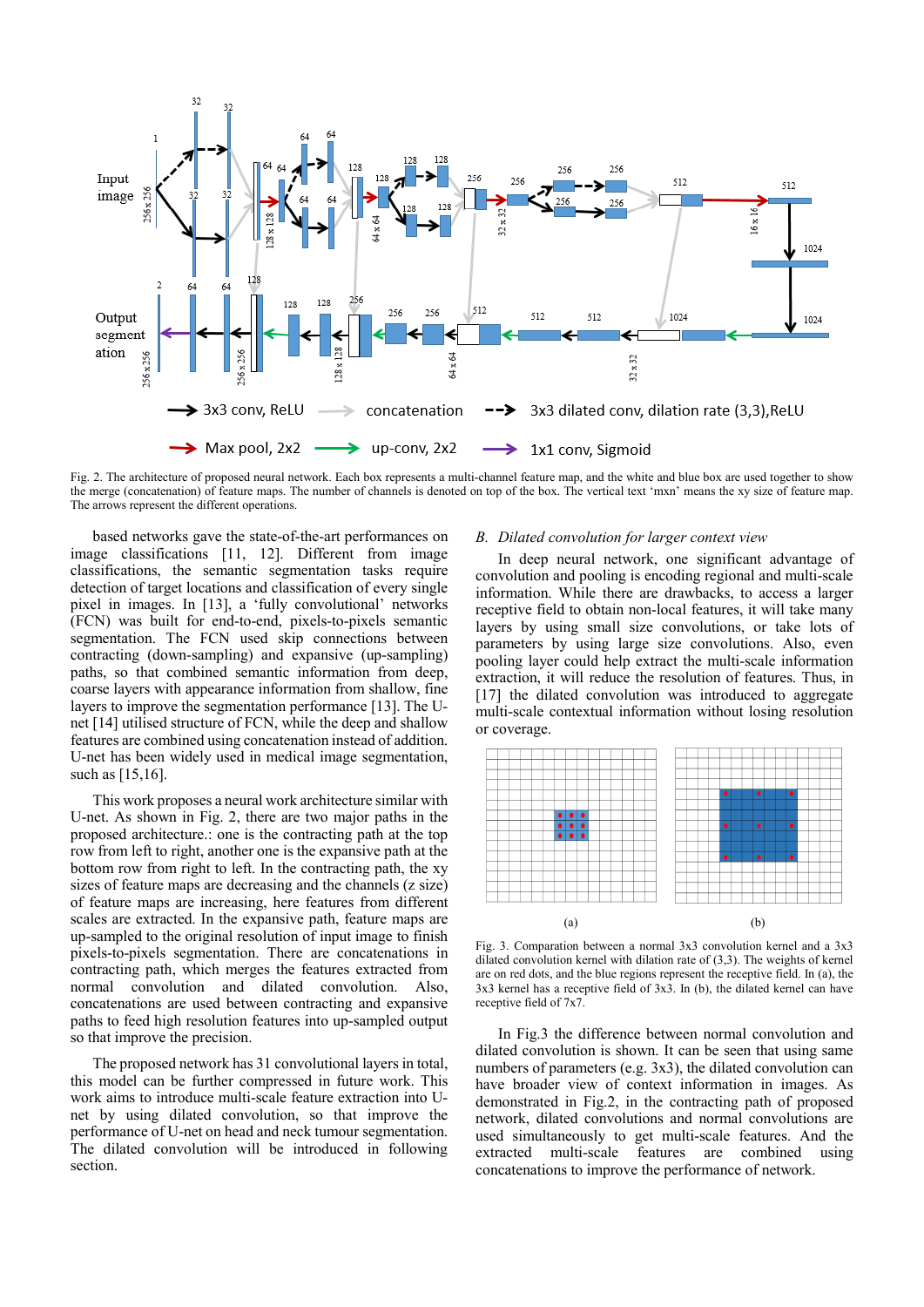

Fig.4. Visualization of segmenation results. (a)-(e) are 2D MRI slices from different patients. In each image (slice) yellow area represents true label (consensus manual delineation), red area represents segmentation from U-net, and blue area represents results from proposed work.

# *C. Dice loss for classes balance*

There are several kinds of loss functions used in deep neural network training. A loss function takes all classes with equal weights (such as cross-entropy) is not suitable for head and neck tumour segmentation task. This is because that in head and neck image, the tumour region (foreground) is small compared to entire image but it has most importance; while background takes majority of areas in a head and neck image. Thus a Dice loss is introduced in [18] to solve the imbalance between foreground and background classes. The Dice loss takes the idea of Dice coefficient score (DSC) [19], DSC measures the similarity between two samples. The DSC between prediction(segmentation) and true label can be,

$$
D = \frac{2 \times P \cap T}{P + T} \tag{1}
$$

where *P* denotes predicted label, and *T* denotes true label. And in this way, the Dice loss will be,

$$
L_D = 1 - D \tag{2}
$$

The DSC attaches more importance to true positive (foreground) while give less to true negative (background), thus the imbalance between tumour and non-tumour classes is minimized.

#### III. EXPERIMENTAL RESULTS

The new algorithms were implemented in Matlab, running on PC with 16G RAM, 3.2GHz Intel(R) Core(TM) i7-8700 CPU, and a NVIDIA GTX 1070 GPU . Experiments were on real MRI datasets from Beatson west Scotland cancer centre. Totally 163 images (2D slices with about 3mm distance between slices) from 17 patients were used in this work. The true labels are consensus manual delineation provided by clinicians from Beatson.

This work is implemented with Keras using Adam [20] for optimization. Data augmentation including rotation (0.2 range), shift on horizontal (0.05) and vertical (0.05) direction, shear (0.05), zoom (0.05), and flip (horizontal) are used to improve the efficiency of usage of annotated data. Also, batch normalizations [21] are used to improve the learning process. The 163 images are split into three subsets with 0.3, 0.3, and 0.4 proportion, noted as  $\{S_1, S_2, S_3\}$ . Then the proposed network and U-net are measured with 3-fold cross-validation, in validation 1  $S_l$  and  $S_2$  are used for training and  $S_3$  is for testing, in validation 2  $S_2$  and  $S_3$  are for training and  $S_1$  is for testing, and finally in validation 3  $S<sub>l</sub> S<sub>3</sub>$  are for training and  $S<sub>2</sub>$ is for testing. The average DSC of the cross-validation is shown in following table,

| <b>Methods</b> | 3-fold cross-validation |                     |                     |
|----------------|-------------------------|---------------------|---------------------|
|                | <b>Validation 1</b>     | <b>Validation 2</b> | <i>Validation 3</i> |
| U-net          | 0.6230                  | 0.5576              | 0.5954              |
| Proposed       | 0.6735                  | 0.6076              | 0.6510              |

TABLE 1 HNC SEGMENTATION PERFORMANCE COMPARISON

The results show that on HNC segmentation the proposed

approach achieves about 0.644 dice score, this is about 0.05 higher than original U-net. And some segmentation comparisons are displayed in Fig.4. As here U-net is also trained with Dice loss to have better performance on these imbalance data, and U-net and proposed method use same augmentation setting, thus the improvement of DSC should be majorly from the dilated convolution layers added in contracting path. The bad results may come from limited numbers of data and serious artefacts (uneven illuminance, etc.) in parts of data. In this work, the data and labels are separate 2D slices with about 3 mm gaps between slices, thus by far only 2D work is conducted. The following work for 3D volume extraction can be achieved in two approaches: interpolate the 2D results (contours) to generate 3D meshes; alternatively, interpolate data and labels first, and design 3D convolutional networks. These will be explored in the future work and compared with 2D work.

#### IV. CONCLUSION

This paper presented a new deep neural network for semantic segmentation of head and neck tumour from T1weighted Gadolinium-enhanced head and neck MR image. The proposed method was shown to work well on real MRI datasets. The results on real data show that this network can segment most tumour regions and outperformed U-net on HNC segmentation.

In the future, this method will be tested on more MRI datasets. The proposed network architecture will be further modified to increase the DSC. Also, more data augmentation methods will be explored to improve the network's performance on small numbers of data. And, the preprocessing of medical image artefacts can be applied to improve performance. Finally, the work could be extended to 3D in the future.

#### ACKNOWLEDGMENT

The authors would like to acknowledge grant from Beatson Cancer Charity for their financial support with this study.

#### **REFERENCES**